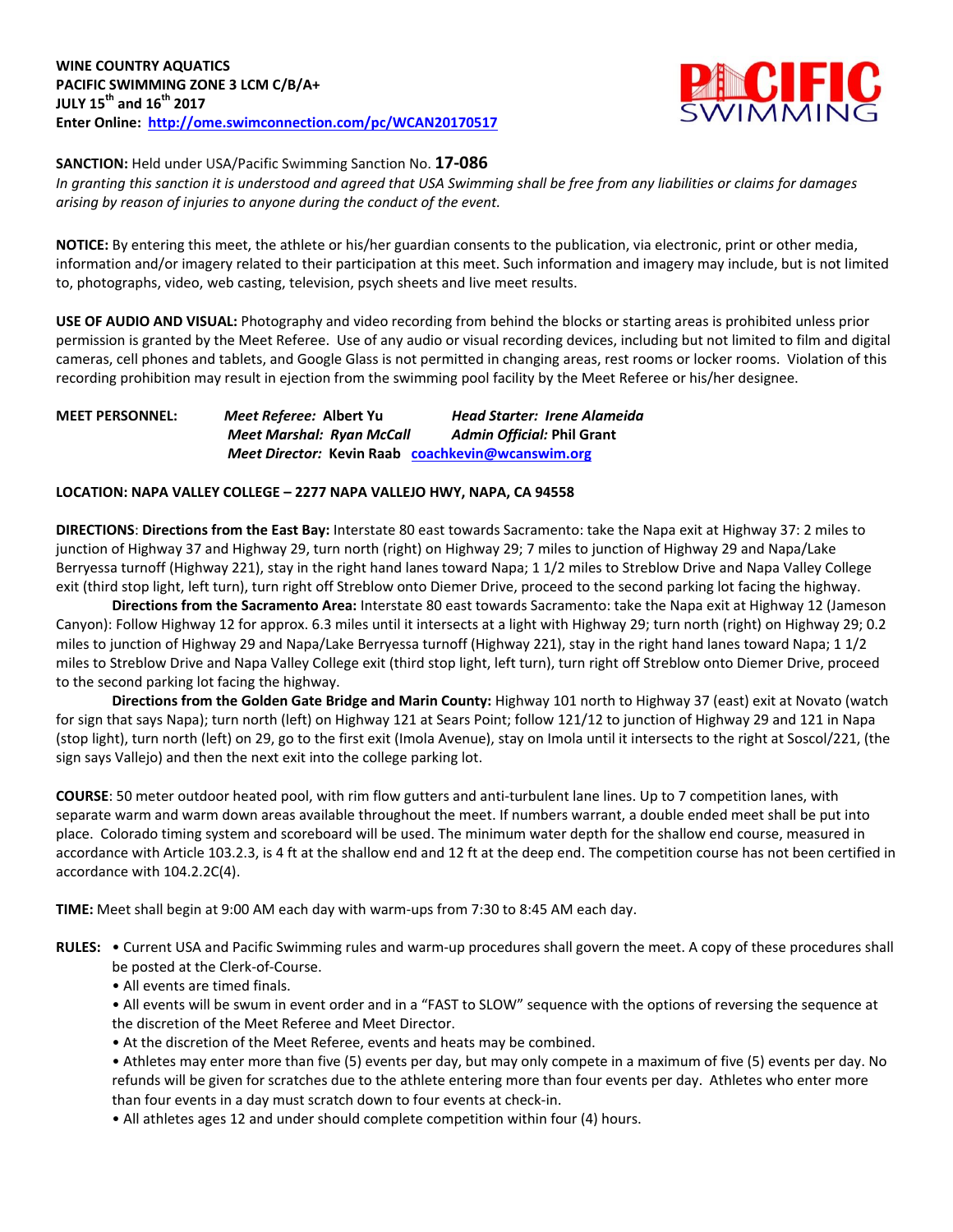• Entries shall be accepted until the number of splashes exceeds the estimated time line, per the "Four-Hour Rule," based on the athlete's age and gender. Entry forms and payment received after the close of the meet will be returned with an explanation.

• If local conditions warrant it the Meet Referee, with the concurrence of the Meet Director, may require a mandatory scratch down. Immediate cash refunds shall be made for any mandatory scratches.

• EXCEPT 10 and under 200 events, no-time entries shall be accepted and placed in the slowest heats.

. For all 10 and under 200 events, 8 and under athletes must have at least the 9-10 B time for the event.

• All coaches and deck officials shall display their current USA Swimming membership cards in a visible manner. Deck Pass may also be used to prove current registration status.

**UNACCOMPANIED ATHLETES:** Any USA Swimming athlete-member competing at the meet shall be accompanied by a USA Swimming member-coach for the purposes of athlete supervision during warm-up, competition and warm-down. If a coach-member of the athlete's USA Swimming Club does not attend the meet to serve in said supervisory capacity, it is the responsibility of the athlete or the athlete's legal guardian to arrange for supervision by a USA Swimming member-coach. The meet director or meet referee may assist the athlete in making arrangements for such supervision; however, it is recommended that such arrangements be made in advance of the meet by the athlete's USA Swimming Club Member-Coach.

**RACING STARTS:** Any athlete entered in the meet shall be certified by a USA Swimming member-coach as being proficient in performing a racing start, or shall start each race from within the water. When unaccompanied by a USA Swimming member coach, it is the responsibility of the athlete or the athlete's legal guardian to ensure compliance with this requirement.

**RESTRICTIONS:** • Smoking and the use of other tobacco products is prohibited on the pool deck, in the locker rooms, in spectator

- seating on standing areas and in all areas used by athletes, during the meet and during warm-up periods.
- Sale and use of alcoholic beverages is prohibited in all areas of the meet venue.
- No glass containers are allowed in the meet venue.
- No propane heater is permitted except for snack bar/meet operations.
- All shelters shall be properly secured.
- Changing into or out of swimsuits other than in locker rooms or other designated areas is prohibited.
- No pets allowed on deck, other than service assistance animals.

• Destructive devices, to include but not limited to, explosive devices and equipment, firearms (open or concealed), blades, knives, mace, stun guns and blunt objects are strictly prohibited in the swimming facility and its surrounding areas. If observed, the Meet Referee or his/her designee may ask that these devices be stored safely away from the public or removed from the facility. Noncompliance may result in the reporting to law enforcement authorities and ejection from the facility. Law enforcement officers (LEO) are exempt per applicable laws.

• **ONLY HOSTING CLUB, VENDOR AND COACHES' TENTS ARE ALLOWED ON THE POOL DECK.**

# . ONLY COACHES, ATHLETES, TIMERS AND MEET STAFF ARE ALLOWED BEHIND THE STARTING BLOCKS WHEN MEET IS IN **SESSION.**

• Operation of a drone, or any other flying apparatus, is prohibited over the venue (pools, athlete/coach areas, spectator areas and open ceiling locker rooms) any time athletes, coaches, officials and/or spectators are present.

• Photography and video recording from behind the blocks or starting areas is prohibited unless prior permission is granted by the meet referee. Use of any audio or visual recording electronic devices, including but not limited to film and digital camera, cell phones, tablets, and Google Glass, is not permitted in changing areas, rest rooms or locker rooms. Violation of this recording prohibition may result in the ejection from the swimming pool facility by the meet referee or his/her designee.

**ELIGIBILITY**: • Athletes shall be current members of USA Swimming and enter their name and registration number on the meet entry card exactly as they are shown on their Registration Card. If this is not done, it may be difficult to match the athlete with the registration database. The meet host shall check all athlete registrations against the SWIMS database and if not found to be registered, the Meet Director shall accept the registration at the meet (a \$10 surcharge will be added to the regular registration fee). Duplicate registrations will be refunded by mail.

• Athletes in the "A" Division shall have met at least USA Swimming Motivational "A" minimum time standard. Athletes in the "B" Division shall have met at least the listed "B" minimum time standard. All entry times slower than the listed "B" time standard will be in the "C" Division.

• Entries with "NO TIME" will be accepted except for the 10 and under 200 events.

• Entry times submitted for this meet may be checked against a computer database and may be changed in accordance with Pacific Swimming Entry Time Verification Procedures.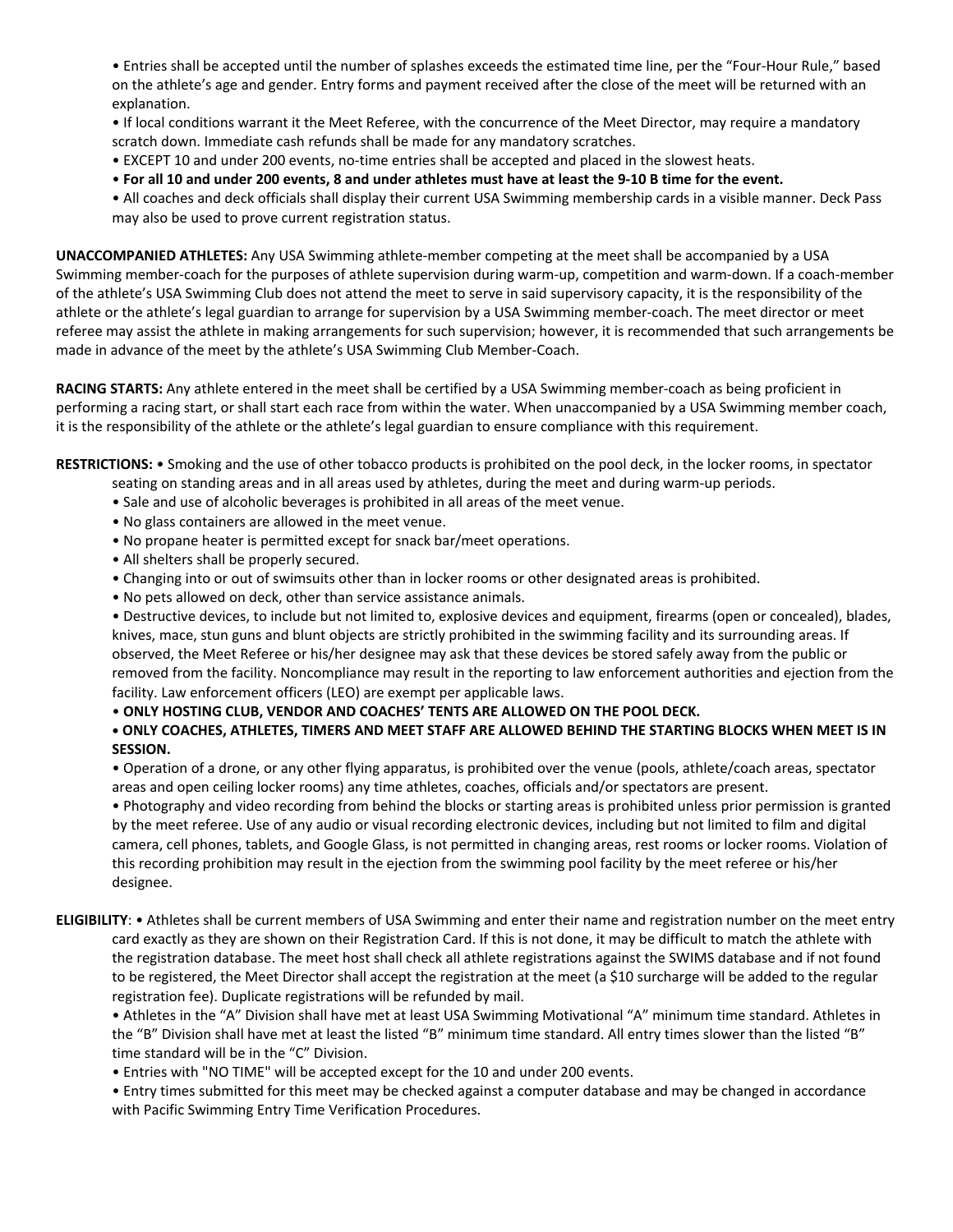- Disabled athletes are welcome to attend this meet and should contact the Meet Director or Meet Referee regarding any special accommodations on entry times and seeding per Pacific Swimming policy.
- Athletes 19 years of age and over may compete in the meet for time only, no awards. Such athletes must have met standards for the 17-18 age group.
- The athlete's age will be the age of the athlete on the first day of the meet.

**ENTRY PRIORITY:** Entries from members of Zone 3 clubs (including unattached athletes training with those clubs), postmarked or entered on line by **June 5, 2017**, shall be given first priority for acceptance to the meet. All entries from other zones in Pacific Swimming or from other LSC's, postmarked or entered on line by the entry deadline shall be considered in the order they are received.

**ENTRY FEES**: \$4.00 per event plus a \$10.00 participation fee per athlete. Entries will be rejected if payment is not sent at time of request. No refunds will be made, except mandatory scratch downs.

**ONLINE ENTRIES:** To enter online go to **<http://ome.swimconnection.com/pc/wcan20170715>** to receive an immediate entry confirmation. This method requires payment by credit card. Swim Connection, LLC charges a processing fee for this service, equal to \$1 per athlete plus 5% of the total Entry Fees. Please note that the processing fee is a separate fee from the Entry Fees. If you do not wish to pay the processing fee, enter the meet using a mail entry. Entering online is a convenience, is completely voluntary, and is in no way required or expected of an athlete by Pacific Swimming. Online entries shall be accepted through **Wednesday, July 5, 2017**. Please ensure that the athlete's name and date of birth in Swim Connection match what is shown on the athlete's USA Swimming Registration Card.

**MAILED OR HAND DELIVERED ENTRIES:** Entries shall be on the attached consolidated entry form. Forms shall be filled out completely and printed clearly with athlete's best time. Entries shall be postmarked by midnight, Monday, July 3rd, 2017 or hand delivered by 6:30 p.m. **Wednesday, July 15th, 2017**. No late entries will be accepted. Requests for confirmation of receipt of entries should include a self-addressed envelope.

### **Make check payable to: "WCAN" or "Wine Country Aquatics"**

## **Mail and Delivered entries to: Kevin Raab, 4131 Freeda Ct, Livermore CA 94550**

**CHECK-IN:** The meet shall be deck seeded. Athletes shall check-in at the Clerk-of-Course. No event shall be closed more than 30 minutes before the scheduled start of the session. Close of check-in for all individual events shall be no more than 60 minutes before the estimated time of the start of the first heat of the event. Athletes who do not check in shall not be seeded and shall not be allowed to compete in that event.

**SCRATCHES:** Any athletes not reporting for or competing in an individual timed final event that they have checked in for shall not be penalized.

**AWARDS:** Individual events: Ribbons shall be awarded to the 1st-8th place finishers in the "A," "B," and "C" divisions, for each event and age group (8 & U, 9-10, and 11-12). "A" medals shall be awarded to athletes achieving new "PC-A" times swam during this meet only.

# AWARDS SHALL BE PICKED UP ON SUNDAY, THE LAST DAY OF THE MEET, BY A CLUB'S COACH OR CLUB REPRESENTATIVE. AWARDS SHALL NOT BE MAILED. NON-ZONE 3 CLUBS AND UNATTACHED ATHLETES SHALL COORDINATE WITH THE AWARDS DESK FOR PICK UP AND/OR DELIVERY OF AWARDS. FOR THOSE AWARDS NOT PICKED UP, PRE-PAID ENVELOPES SHALL BE PROVIDED. **AWARDS SHALL NOT BE DISTRIBUTED INDIVIDUALLY THROUGHOUT THE MEET.**

**ADMISSION:** Free. 2-day program will be available for \$5.00

**SNACK BAR & HOSPITALITY:** A snack bar will be available throughout the competition. Coaches and working deck officials will be provided lunch. Hospitality will serve refreshments to timers and volunteers.

**MISCELLANEOUS:** No overnight parking is allowed. Facilities will not be provided after meet hours.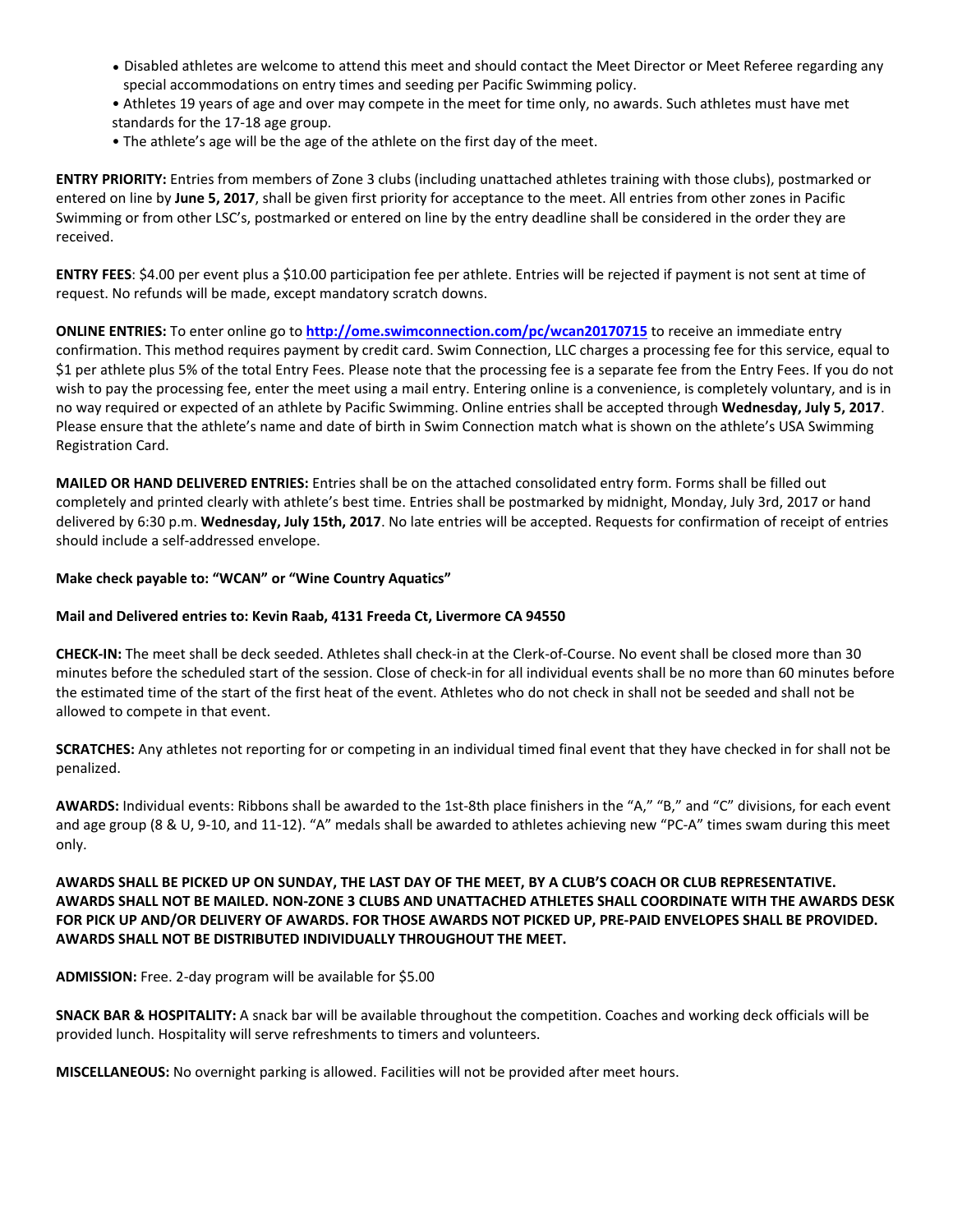**MINIMUM OFFICIALS**: At least seven days prior to the start of the meet, meet management (Meet Director and/or Meet Referee) shall contact a representative from each club participating in the meet, and provide a preliminary inventory of the officials that club is required to provide for each session. Each club shall, by the start of the meet, provide to the Meet Director or designee a list of Officials who have agreed to represent that team during each session of the meet.

| Club athletes entered in session | Trained and carded officials required |
|----------------------------------|---------------------------------------|
| $1 - 10$                         |                                       |
| $11 - 25$                        |                                       |
| 26-50                            |                                       |
| $51 - 75$                        |                                       |
| 76-100                           |                                       |
| 100 or more                      |                                       |

\*Zone 3 will include assigned and working Colorado, Intermediary/ Chief Timing Judge, and Computer operator in the count of officials for a session although these positions are not carded. Zone 3 will accept uncarded Trainees in the count of officials for up to two sessions. Clubs may use officials "borrowed" from other clubs, or unattached officials at the meet who agree, to fulfill their obligation under the rule.

### **EVENT SUMMARY**

| <b>SATURDAY</b> |            |                |                | <b>SUNDAY</b> |            |           |               |  |  |  |
|-----------------|------------|----------------|----------------|---------------|------------|-----------|---------------|--|--|--|
| $13 - 18$       | $11 - 12$  | $9 - 10$       | 8 & UN         | $13 - 18$     | $11 - 12$  | $9 - 10$  | 8 & UN        |  |  |  |
| 200 Free        | 200 Free   | 100 Breast     | 100 Breast     | 100 Free      | 100 Free   | 200 Back  | 200 Back      |  |  |  |
| 50 Free         | 50 Free    | <b>100 Fly</b> | <b>100 Fly</b> | 200 Breast    | 200 Breast | 200 Free  | 200 Free      |  |  |  |
| 100 Breast      | 100 Breast | 200 IM         | 200 IM         | 100 Back      | 50 Breast  | 100 Free  | 100 Free      |  |  |  |
| 200 Back        | 200 Back   | 50 Free        | 50 Free        | 200 Fly       | 100 Back   | 50 Breast | 50 Breast     |  |  |  |
| 100 Fly         | 50 Back    | 50 Back        | 50 Back        | 400 Free      | 200 Fly    | 50 Fly    | <b>50 Fly</b> |  |  |  |
| 200 IM          | 100 Fly    |                |                |               | 50 Fly     |           |               |  |  |  |
|                 | 200 IM     |                |                |               |            |           |               |  |  |  |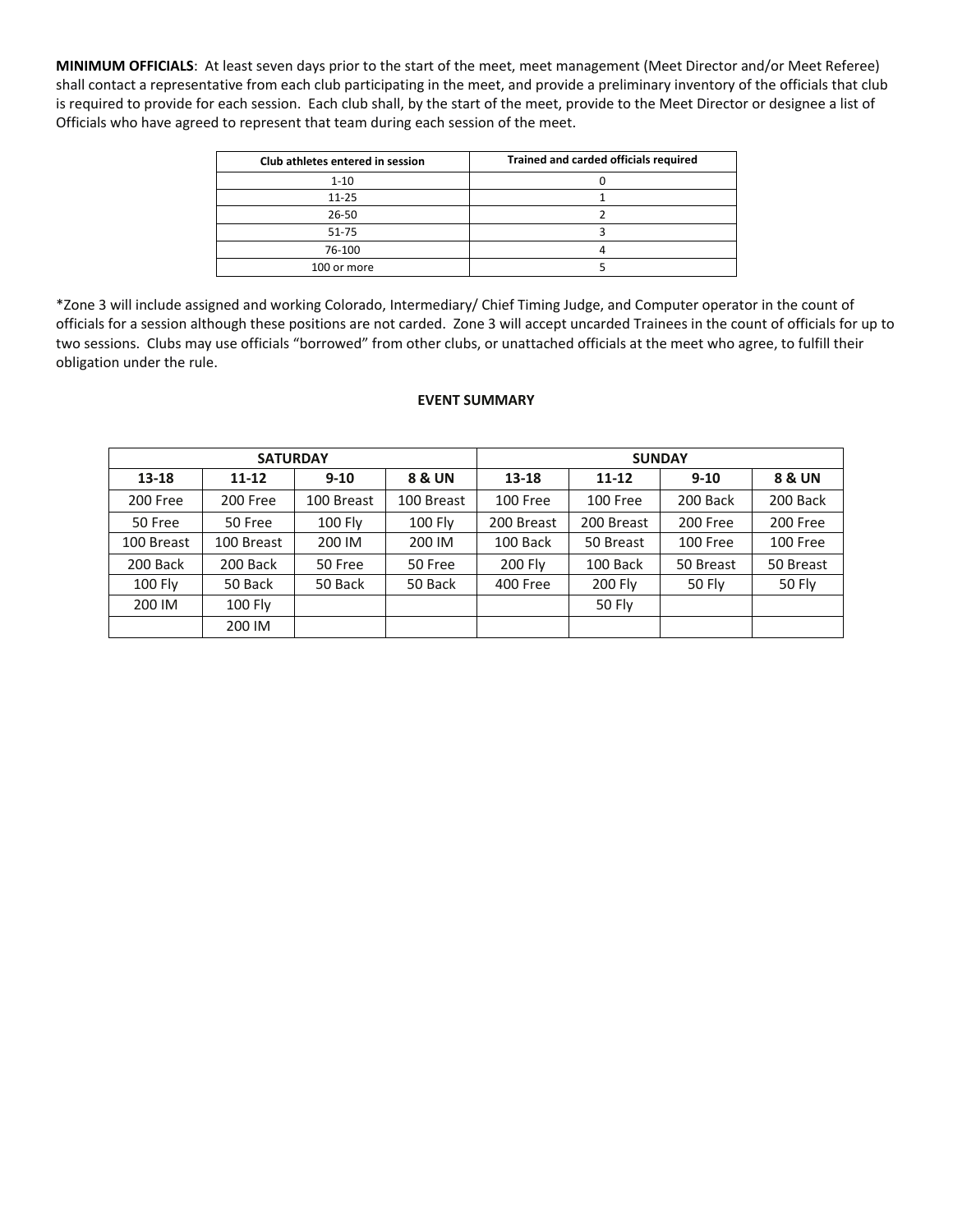| Saturday, July 15 |                                           |                |
|-------------------|-------------------------------------------|----------------|
| <b>EVENT#</b>     | <b>EVENT</b>                              | <b>EVENT#</b>  |
| $\mathbf{1}$      | 13-18 200 Free                            | $\overline{2}$ |
| 3                 | 11-12 200 Free                            | 4              |
| 5                 | 13-18 50 Free                             | 6              |
| $\overline{7}$    | 11-12 50 Free                             | 8              |
| 9                 | 9-10 50 Free                              | 10             |
| 11                | 8 and Under 50 Free                       | 12             |
| 13                | 13-18 100 Breast                          | 14             |
| 15                | 11-12 100 Breast                          | 16             |
| 17                | 10 & Under 100 Breast                     | 18             |
| 19                | 13-18 200 Back                            | 20             |
| 21                | 11-12 200 Back                            | 22             |
| 23                | 9-10 50 Back                              | 24             |
| 25                | 8 & Under 50 Back                         | 26             |
| 27                | 11-12 50 Back                             | 28             |
| 29                | 13-18 100 Fly                             | 30             |
| 31                | 11-12 100 Fly                             | 32             |
| 33                | 10 & Under 100 Fly                        | 34             |
| 35                | 13-18 200 IM                              | 36             |
| 37                | 11-12 200 IM                              | 38             |
| 39<br>4:09.39     | 10 & Under 200 IM<br><b>Minimum Times</b> | 40<br>4:06.19  |

| Saturday, July 15     |                |  |
|-----------------------|----------------|--|
| <b>EVENT</b>          | <b>EVENT#</b>  |  |
| 13-18 200 Free        | $\overline{2}$ |  |
| 11-12 200 Free        | 4              |  |
| 13-18 50 Free         | 6              |  |
| 11-12 50 Free         | 8              |  |
| 9-10 50 Free          | 10             |  |
| 8 and Under 50 Free   | 12             |  |
| 13-18 100 Breast      | 14             |  |
| 11-12 100 Breast      | 16             |  |
| 10 & Under 100 Breast | 18             |  |
| 13-18 200 Back        | 20             |  |
| 11-12 200 Back        | 22             |  |
| 9-10 50 Back          | 24             |  |
| 8 & Under 50 Back     | 26             |  |
| 11-12 50 Back         | 28             |  |
| 13-18 100 Fly         | 30             |  |
| 11-12 100 Fly         | 32             |  |
| 10 & Under 100 Fly    | 34             |  |
| 13-18 200 IM          | 36             |  |
| 11-12 200 IM          | 38             |  |
|                       |                |  |

Use the following URL to find the time standards: **<http://www.pacswim.org/swim-meet-times/standards>**